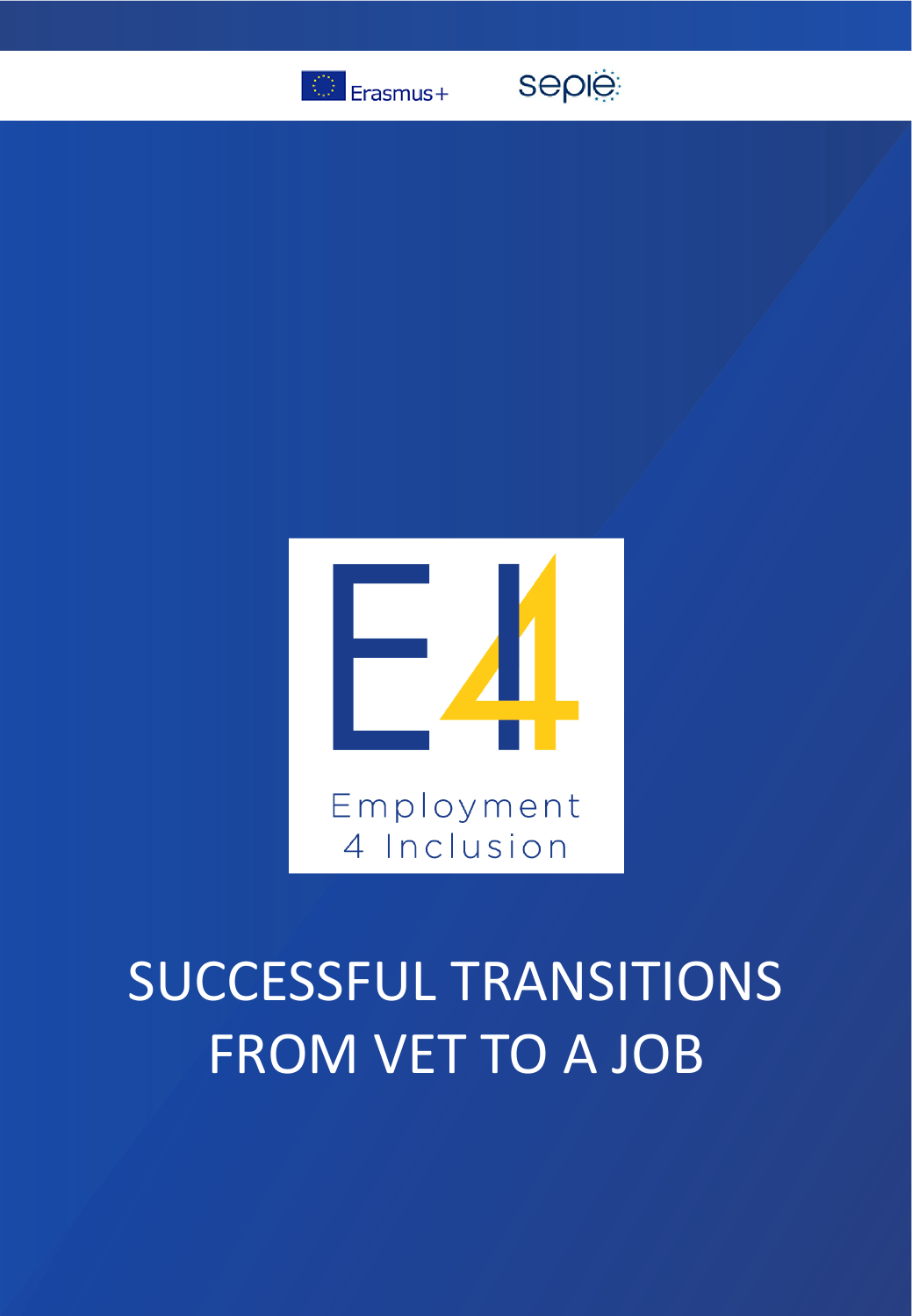## Title: **OLSO HELSFYR-MODEL** Type of resource: Program Country: Norway Language: English

#### **Short Description**

Olso Voksenopplæring (adult education) Helsfyr has great success by educating newcomers to pedagogues, chefs, and healthcare workers. The model combines vocational training with trade specific language courses as well as apprenticeship from the first year of education. The education lasts for 4 years, and the level of internship compared to education will gradually increase. The effort is carried out in collaboration with NAV (The Norwegian Labor and Welfare Administration) and relevant trade organisations.

Webpage: <https://helsfyr.oslovo.no/>

| Title: EXTENDED BASIC COURSE AT SOSU |                          |  |
|--------------------------------------|--------------------------|--|
| Type of resource: Program '          |                          |  |
| Country: Denmark                     |                          |  |
| Language: English                    |                          |  |
|                                      | <b>Short Description</b> |  |

In Denmark, we have a shortage of educated personal within most VET-areas, therefor jobs are almost guaranteed. However, Danish VET-educations has relatively high entry requirements. In a Danish context, therefor the challenge to ensure transition to job is therefore more focused on training for admission and ensuring the completion of the education.

The Danish healthcare educations, SOSU, have had success with an extended basic course offering targeted Danish, cultural courses as well as social and healthcare training. The course used to be 60-weeks, but it has now been shortened due to political decisions. The course is now focused on training for the entry requirements, and it means that the students must obtain a certain level of Danish and maths.

Video: <https://youtu.be/kvEyZidTd2g>